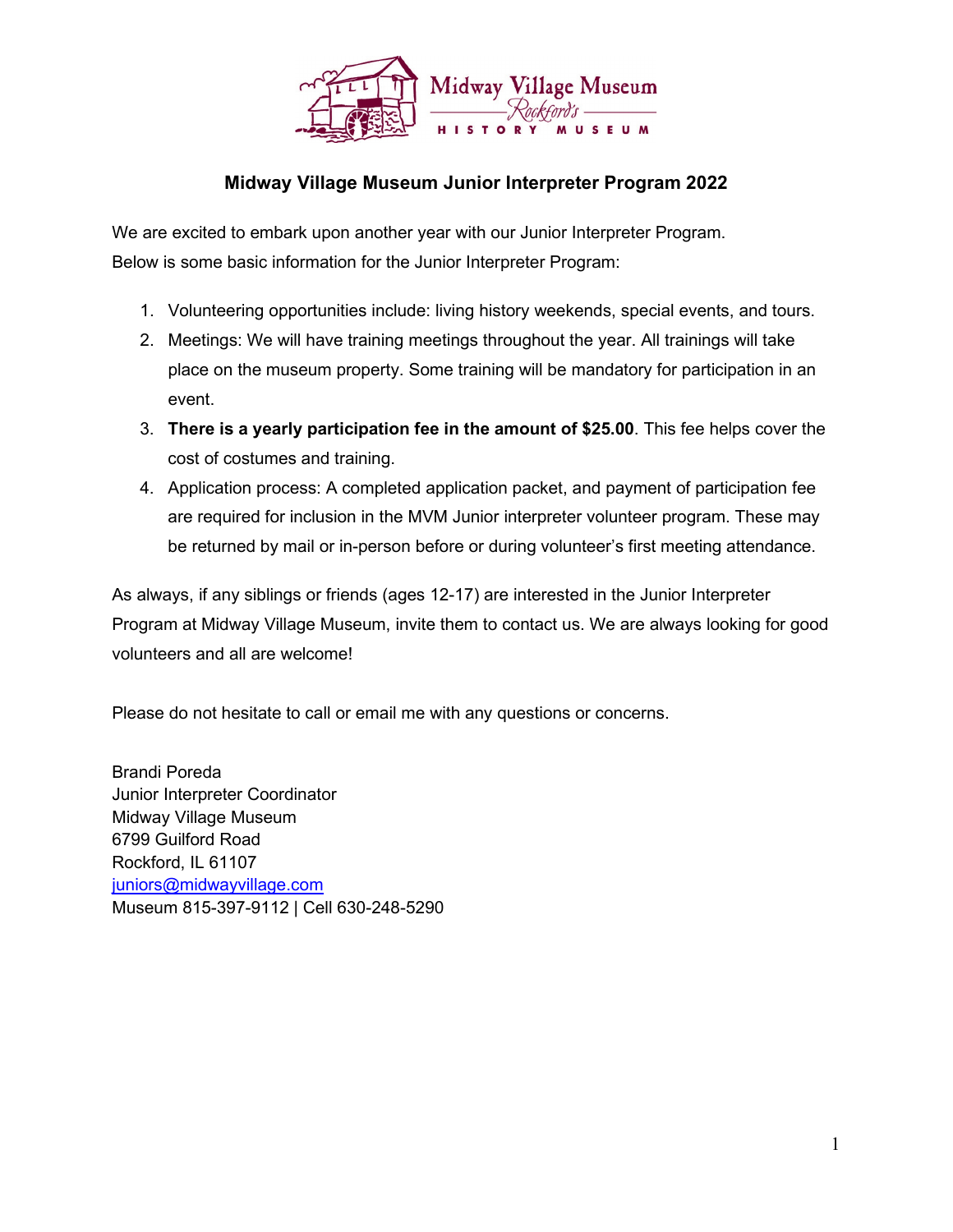

# **JUNIOR VOLUNTEER APPLICATION PACKET**

Please complete all parts of this application legibly (please print). Incomplete forms will not be considered.

| <b>APPLICATION:</b>                                                                                                                                                                                                            |  |
|--------------------------------------------------------------------------------------------------------------------------------------------------------------------------------------------------------------------------------|--|
| <b>Junior Volunteer</b>                                                                                                                                                                                                        |  |
|                                                                                                                                                                                                                                |  |
|                                                                                                                                                                                                                                |  |
|                                                                                                                                                                                                                                |  |
|                                                                                                                                                                                                                                |  |
|                                                                                                                                                                                                                                |  |
|                                                                                                                                                                                                                                |  |
| <b>Parent/Guardian</b>                                                                                                                                                                                                         |  |
|                                                                                                                                                                                                                                |  |
|                                                                                                                                                                                                                                |  |
|                                                                                                                                                                                                                                |  |
| <b>EMERGENCY CONTACT and HEALTH COMMENTS</b>                                                                                                                                                                                   |  |
|                                                                                                                                                                                                                                |  |
|                                                                                                                                                                                                                                |  |
|                                                                                                                                                                                                                                |  |
|                                                                                                                                                                                                                                |  |
| Other Health Comments: Cambridge Comments: Cambridge Comments: Cambridge Comments: Cambridge Comments: Cambridge Comments: Cambridge Comments: Cambridge Comments: Cambridge Comments: Cambridge Comments: Cambridge Comments: |  |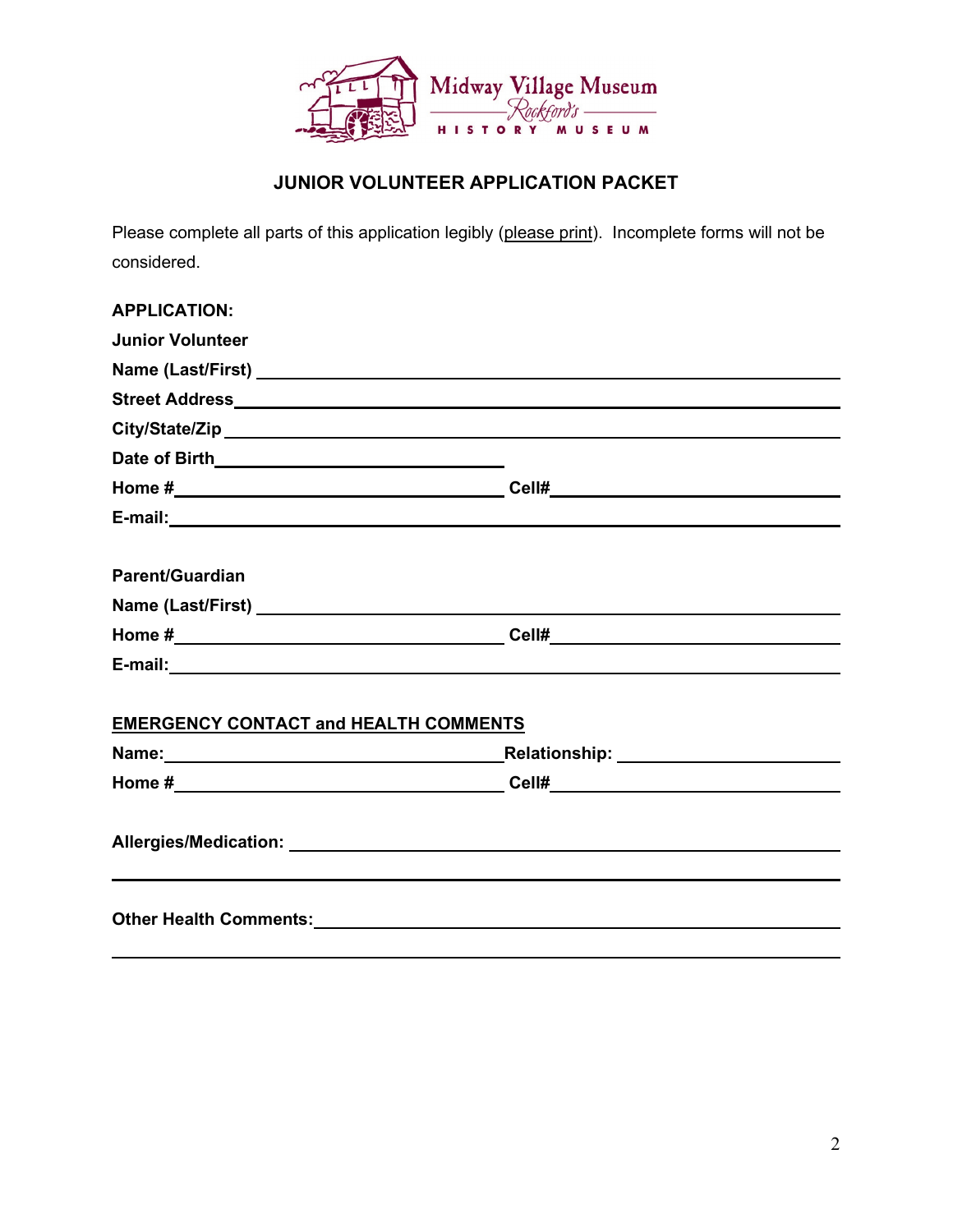

#### **VOLUNTEER RELEASE:**

By signing this application, you (and your parent/guardian if you are under age 18 yrs.) are indicating that Midway Village Museum assumes no responsibility for any injury suffered by you as a result of your volunteer work either on or off MVM's premises, and if you are accepted into the Midway Village Museum's Volunteer program, neither you, nor your parent/guardian, nor heirs, administrators, executors, and assigns shall ever institute any action at law or otherwise against Midway Village Museum as a result of any injury to you or your property resulting from your volunteer services, and you and your parents/guardian, for yourselves and your heirs, administrators, executors, and assigns **HEREBY RELEASE MIDWAY VILLAGE MUSEUM**, its Board of Directors, Officers, employees, and agents from and against any and all claims for personal injury to you or loss or damage to your property arising out of your activities undertaken as a volunteer.

**\_\_\_\_\_\_\_\_\_\_\_\_\_\_\_\_ \_\_\_ \_\_ \_\_\_\_Date:**

## **Signature of Volunteer's Parent/Guardian**

#### **JUNIOR PHOTO RELEASE:**

I hereby (please circle one) **GIVE** or **DO NOT GIVE** my consent to Midway Village Museum and the Rockford Park District to photograph my child (or me), and with the limitations, to use such photographs in connection with any of the work of said Museum and Park District without consideration of any kind. I do hereby release said Museum and Park District form any claims, whatsoever which may arise in said regard.

#### **Parent/Guardian's Name (Please Print):**

**\_\_\_\_\_\_\_\_\_\_\_\_\_\_\_\_ \_\_\_ \_\_ \_\_\_\_ Date: Signature of Volunteer's Parent/Guardian**